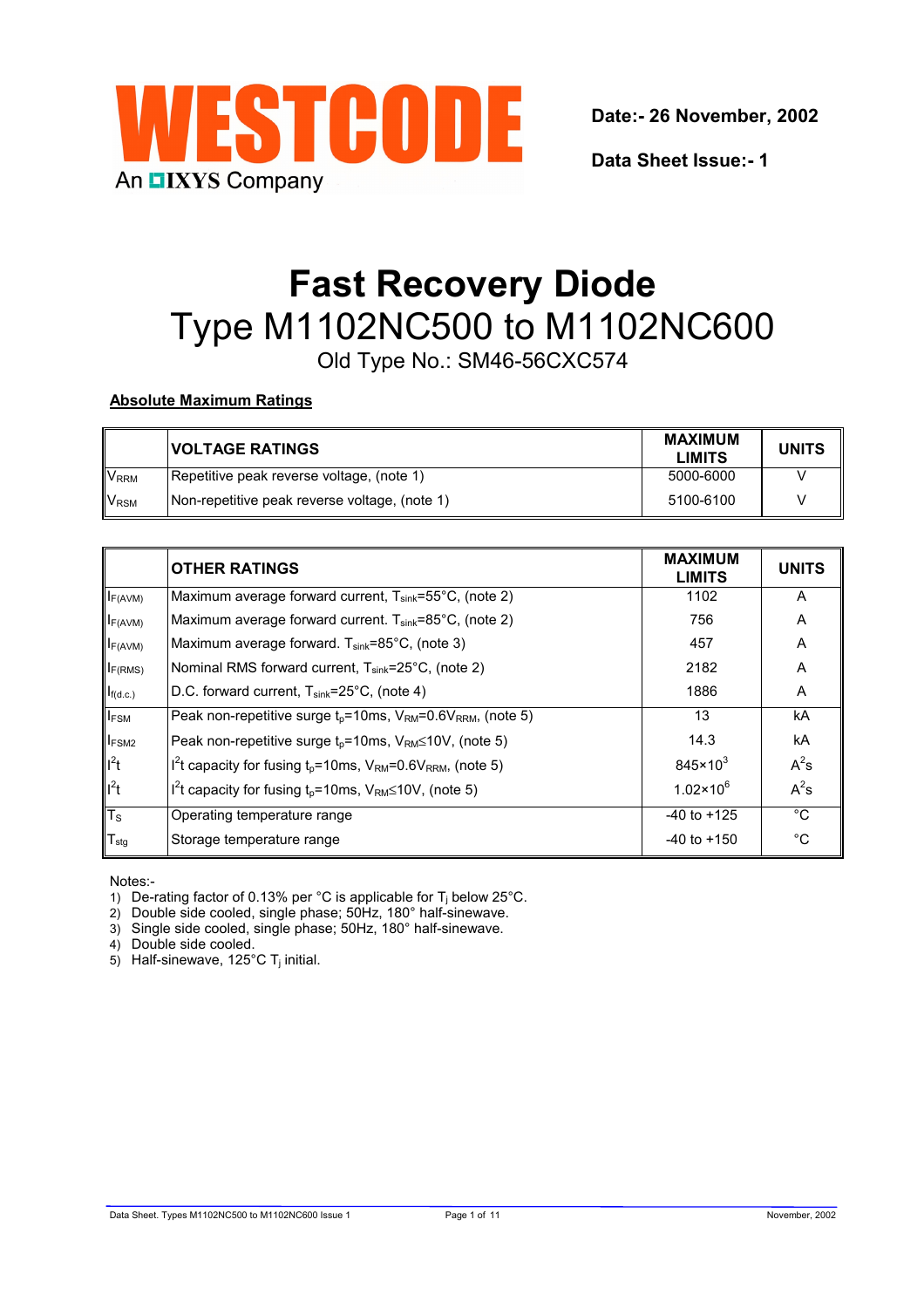# **Characteristics**

|                           | <b>PARAMETER</b>                         | MIN.                     | TYP.                     |                          | <b>MAX. TEST CONDITIONS</b> (Note 1)                                             | <b>UNITS</b> |
|---------------------------|------------------------------------------|--------------------------|--------------------------|--------------------------|----------------------------------------------------------------------------------|--------------|
| $\mathsf{V}_\mathsf{FM}$  | Maximum peak forward voltage             |                          |                          | 2.2                      | $I_{FM}$ =1500A                                                                  |              |
| V <sub>FM</sub>           | Maximum peak forward voltage             |                          | -                        | 2.57                     | $I_{FM}$ =2200A                                                                  | $\vee$       |
| $V_{\sf T0}$              | Threshold voltage                        |                          | ۰                        | 1.36                     |                                                                                  | V            |
| $r_{\text{T}}$            | Slope resistance                         |                          | $\overline{\phantom{a}}$ | 0.557                    |                                                                                  | $m\Omega$    |
|                           |                                          |                          |                          | 450                      | $di/dt = 1000A/\mu s$                                                            | V            |
| $\mathsf{V}_\mathsf{FRM}$ | Maximum forward recovery voltage         |                          |                          | 270                      | di/dt = 1000A/ $\mu$ s, T <sub>i</sub> = 25°C                                    | V            |
| <b>IRRM</b>               | Peak reverse current                     | -                        | Ξ.                       | 60                       | <b>Rated V<sub>RRM</sub></b>                                                     | mA           |
| $Q_{rr}$                  | Recovered charge                         |                          | 3300                     |                          |                                                                                  | μC           |
| $Q_{ra}$                  | Recovered charge, 50% Chord              |                          | 1500                     | 2000                     | $I_{FM}$ =1000A, $t_p$ =500µs, di/dt=200A/µs,<br>V <sub>r</sub> =50V, 50% Chord. | μC           |
| $I_{rm}$                  | Reverse recovery current                 |                          | 550                      |                          |                                                                                  | A            |
| $t_{rr}$                  | Reverse recovery time, 50% Chord         | $\overline{\phantom{a}}$ | 5.5                      | $\overline{\phantom{0}}$ |                                                                                  | μs           |
|                           |                                          |                          | $\overline{\phantom{0}}$ | 0.022                    | Double side cooled                                                               |              |
| $R_{thJK}$                | Thermal resistance, junction to heatsink |                          | ۰                        | 0.044                    | Single side cooled                                                               | K/W          |
| F                         | Mounting force                           | 19                       |                          | 26                       |                                                                                  | <b>kN</b>    |
| $W_t$                     | Weight                                   |                          | 480                      | $\qquad \qquad$          |                                                                                  | g            |

Notes:-

1) Unless otherwise indicated  $T_i = 125^{\circ}$ C.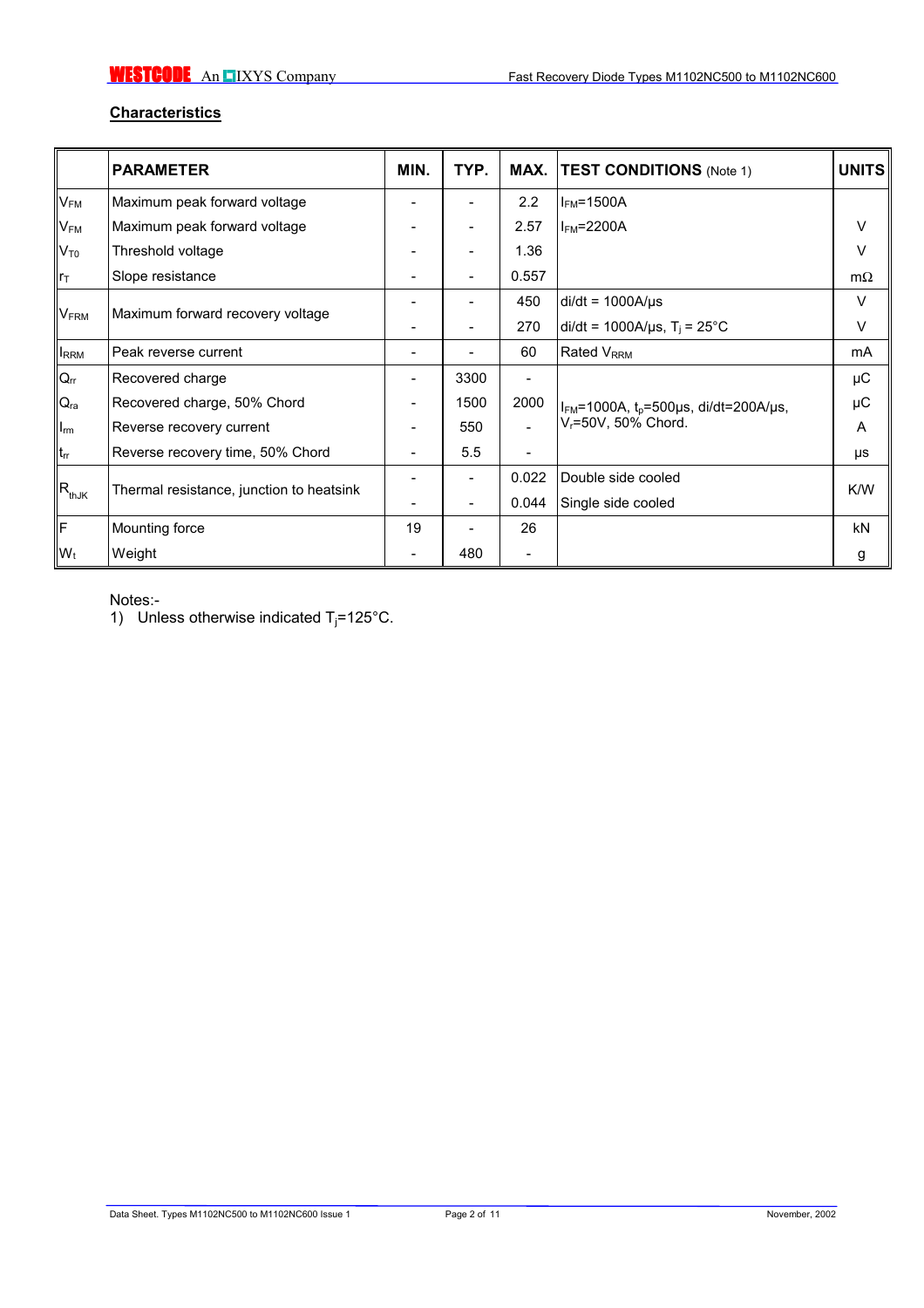# **Notes on Ratings and Characteristics**

# 1.0 Voltage Grade Table

| <b>Voltage Grade</b> | $V_{\sf RRM}$ | $\mathsf{V}_{\mathsf{RSM}}$ | $V_R$ dc |
|----------------------|---------------|-----------------------------|----------|
|                      | V             | (V                          | v        |
| 50                   | 5000          | 5100                        | 2200     |
| 52                   | 5200          | 5300                        | 2240     |
| 54                   | 5400          | 5500                        | 2280     |
| 56                   | 5600          | 5700                        | 2320     |
| 58                   | 5800          | 5900                        | 2360     |
| 60                   | 6000          | 6100                        | 2400     |

#### 2.0 De-rating Factor

A blocking voltage de-rating factor of 0.13% per °C is applicable to this device for T<sub>j</sub> below 25°C.

#### 3.0 ABCD Constants

These constants (applicable only over current range of  $V_F$  characteristic in Figure 1) are the coefficients of the expression for the forward characteristic given below:

$$
V_F = A + B \cdot \ln(I_F) + C \cdot I_F + D \cdot \sqrt{I_F}
$$

where  $I_F$  = instantaneous forward current.

#### 4.0 Reverse recovery ratings

(i)  $Q_{ra}$  is based on 50%  $I_{rm}$  chord as shown in Fig.(a) below.



(ii)  $Q_r$  is based on a 150 $\mu$ s integration time.

$$
Q_{rr} = \int_{0}^{150\,\mu s} i_{rr} dt
$$

(iii) 
$$
K \; Factor = \frac{t_1}{t_2}
$$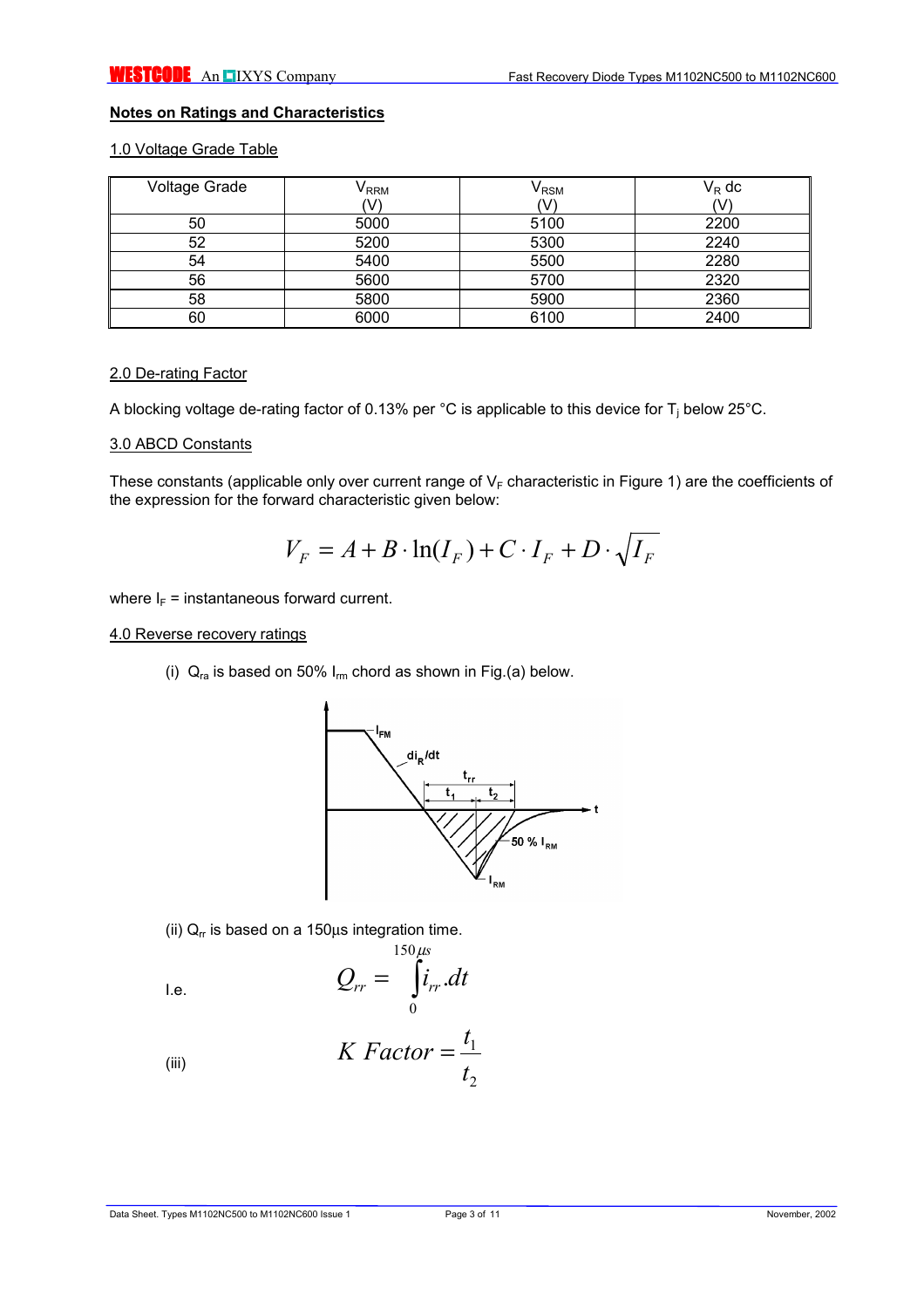#### 5.0 Reverse Recovery Loss

The following procedure is recommended for use where it is necessary to include reverse recovery loss.

From waveforms of recovery current obtained from a high frequency shunt (see Note 1) and reverse voltage present during recovery, an instantaneous reverse recovery loss waveform must be constructed. Let the area under this waveform be E joules per pulse. A new sink temperature can then be evaluated from:

$$
T_{\text{SINK}} = T_{J(\text{MAX})} - E \cdot \left[ k + f \cdot R_{\text{th}(J-Hs)} \right]
$$

Where *k* = 0.2314 (°C/W)/s

- *E* = Area under reverse loss waveform per pulse in joules (W.s.)
- *f* = Rated frequency in Hz at the original sink temperature.

 $R_{th(J-Hs)} = d.c.$  thermal resistance (°C/W)

The total dissipation is now given by:

$$
W_{(tot)} = W_{(original)} + E \cdot f
$$

NOTE 1 - Reverse Recovery Loss by Measurement

This device has a low reverse recovered charge and peak reverse recovery current. When measuring the charge, care must be taken to ensure that:

(a) AC coupled devices such as current transformers are not affected by prior passage of high amplitude forward current.

(b) A suitable, polarised, clipping circuit must be connected to the input of the measuring oscilloscope to avoid overloading the internal amplifiers by the relatively high amplitude forward current signal.

(c) Measurement of reverse recovery waveform should be carried out with an appropriate critically damped snubber, connected across diode anode to cathode. The formula used for the calculation of this snubber is shown below:

$$
R^2 = 4 \cdot \frac{V_r}{C_S \cdot \frac{di}{dt}}
$$

Where:  $V_r$  = Commutating source voltage

- $C<sub>S</sub>$  = Snubber capacitance
- R = Snubber resistance

#### 6.0 Snubber Components

When selecting snubber components, care must be taken not to use excessively large values of snubber capacitor or excessively small values of snubber resistor. Such excessive component values may lead to device damage due to the large resultant values of snubber discharge current. If required, please consult the factory for assistance.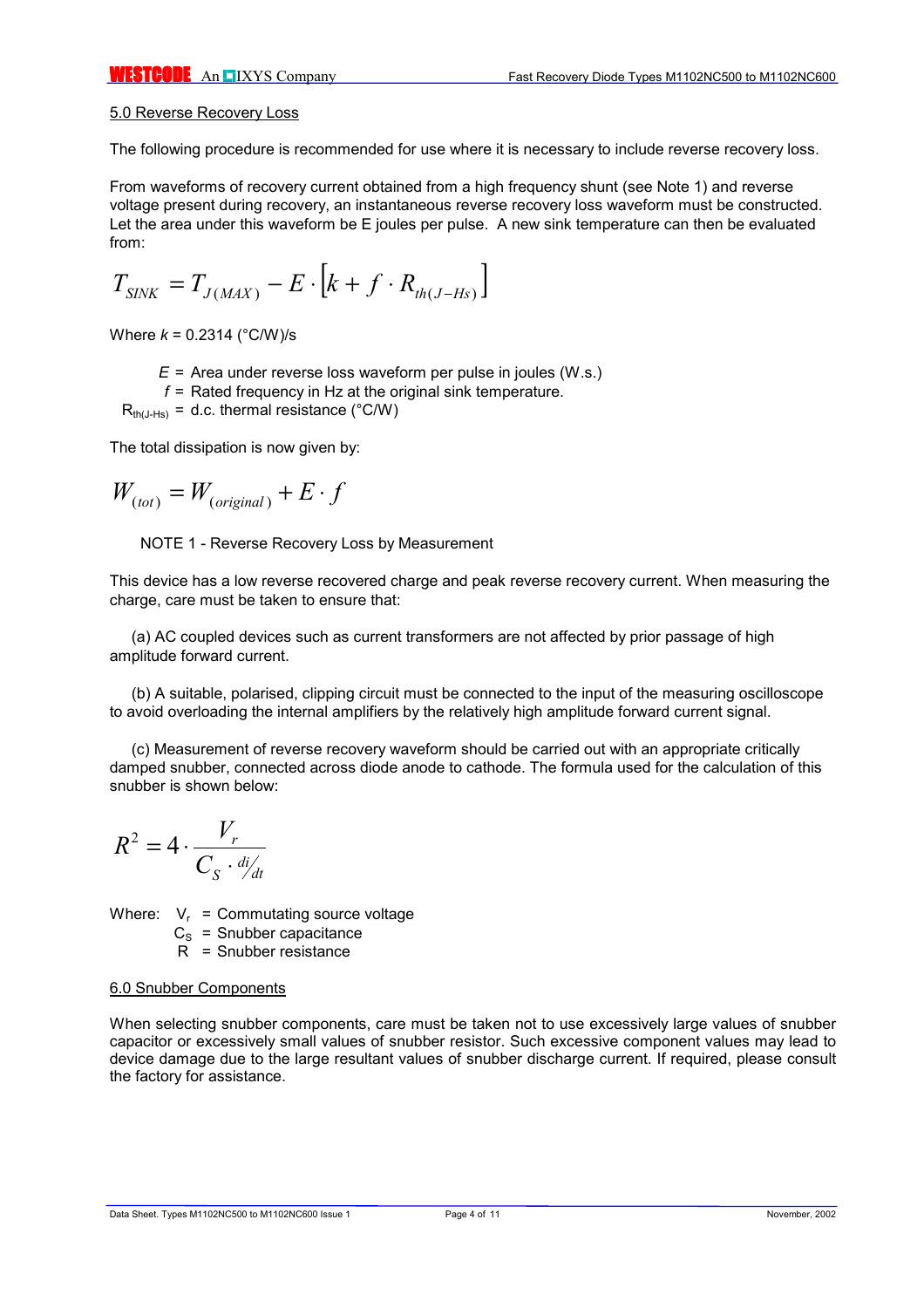### 7.0 Computer Modelling Parameters

7.1 Device Dissipation Calculations

$$
I_{AV} = \frac{-V_o + \sqrt{V_o + 4 \cdot ff \cdot r_s \cdot W_{AV}}}{2 \cdot ff \cdot r_s}
$$

Where  $V_0$  = 1.36V,  $r_s$  = 0.557mΩ

*ff* = form factor (normally unity for fast diode applications)

$$
W_{AV} = \frac{\Delta T}{R_{th}}
$$

$$
\Delta T = T_{j(MAX)} - T_{Hs}
$$

7.2 Calculation of  $V_F$  using ABCD Coefficients

The forward characteristic  $I_F$  Vs V<sub>F</sub>, on page 6 is represented in two ways;

- (i) the well established  $V_0$  and  $r_s$  tangent used for rating purposes and
- (ii) a set of constants A, B, C, and D forming the coefficients of the representative equation for  $V_F$  in terms of  $I_F$  given below:

$$
V_F = A + B \cdot \ln(I_F) + C \cdot I_F + D \cdot \sqrt{I_F}
$$

The constants, derived by curve fitting software, are given in this report for hot characteristics. The resulting values for  $V_F$  agree with the true device characteristic over a current range, which is limited to that plotted.

|   | 125°C Coefficients          |  |  |  |
|---|-----------------------------|--|--|--|
|   | 1.046854851                 |  |  |  |
| в | $-7.60529517\times10^{-4}$  |  |  |  |
| C | 3.43523685×10 <sup>-4</sup> |  |  |  |
|   | 0.0163647192                |  |  |  |

## 8.0 Frequency Ratings

The curves illustrated in figures 8 to 16 are for guidance only and are superseded by the maximum ratings shown on page 1.

#### 9.0 Square wave ratings

These ratings are given for load component rate of rise of forward current of 100 and 500 A/µs.

#### 10.0 Duty cycle lines

The 100% duty cycle is represented on all the ratings by a straight line. Other duties can be included as parallel to the first.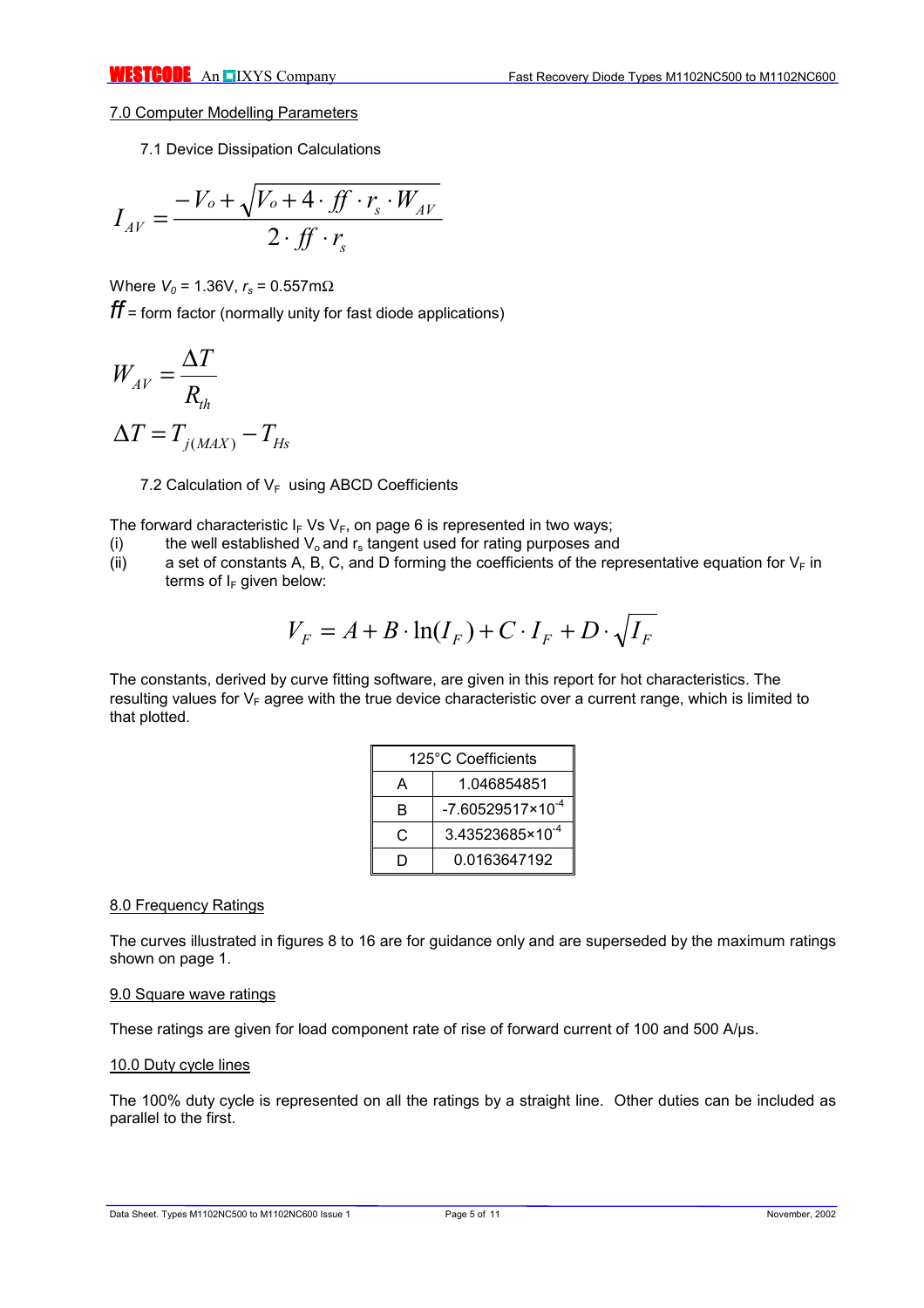# **Curves**

Figure 1 – Forward characteristics of Limit device Figure 2 – Maximum forward recovery voltage









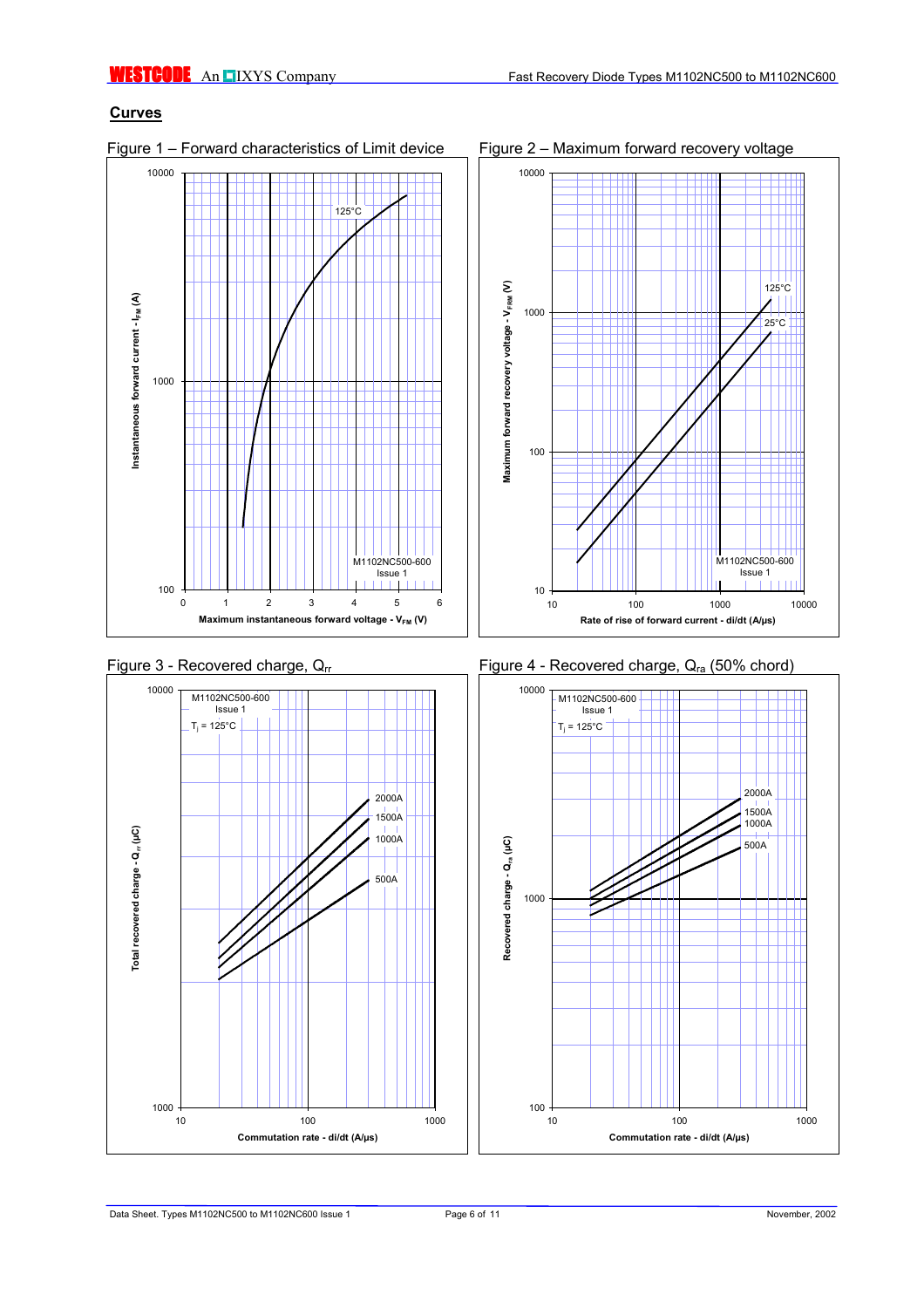





# Figure 5 - Maximum reverse current,  $I_{rm}$  Figure 6 - Maximum recovery time,  $t_{rr}$  (50% chord)



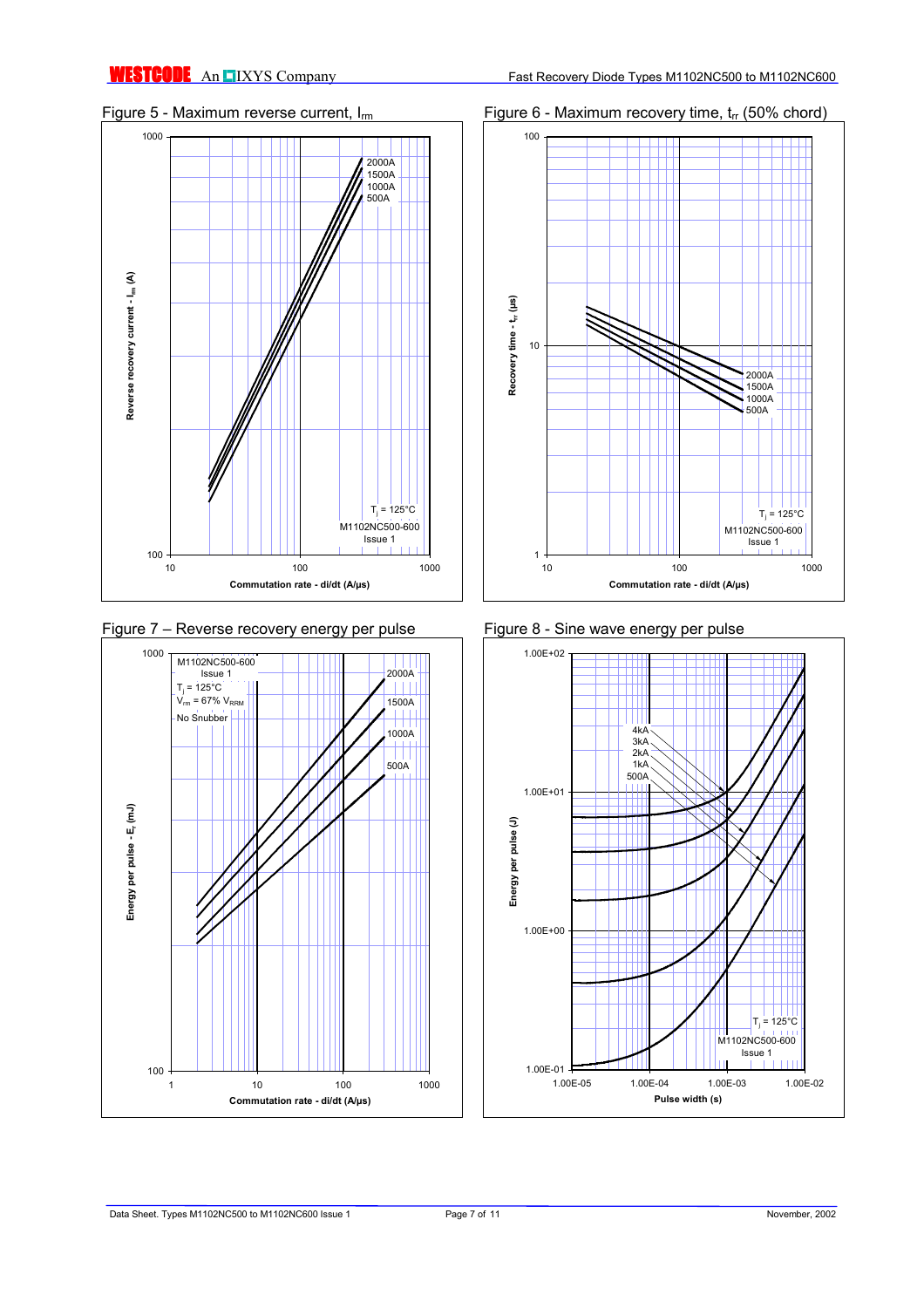







Figure 9 - Sine wave frequency vs. pulse width Figure 10 - Sine wave frequency vs. pulse width

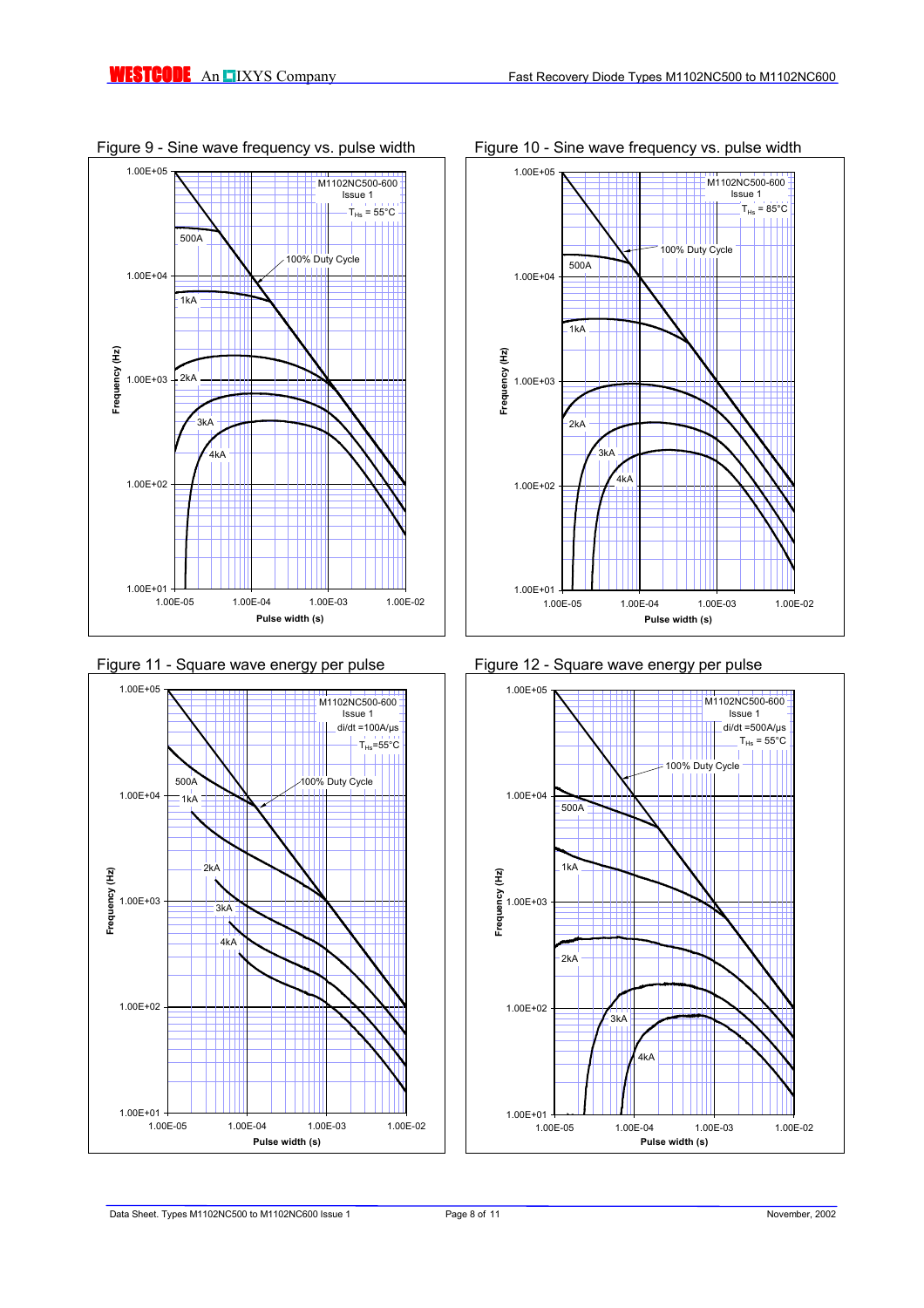

Figure 13 - Square wave frequency vs. pulse width Figure 14 - Square wave frequency vs. pulse width







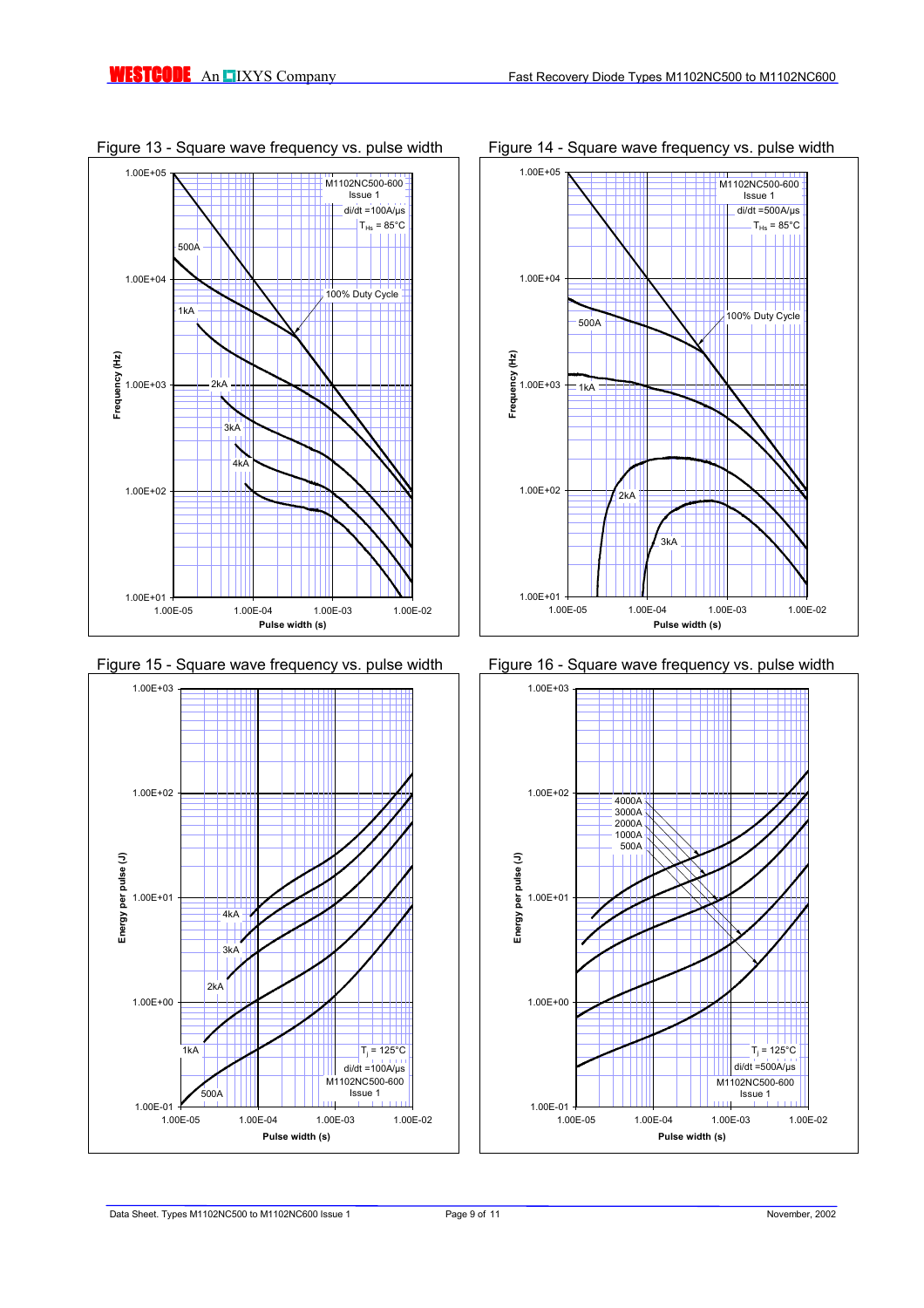



# Figure 18 – Transient thermal impedance